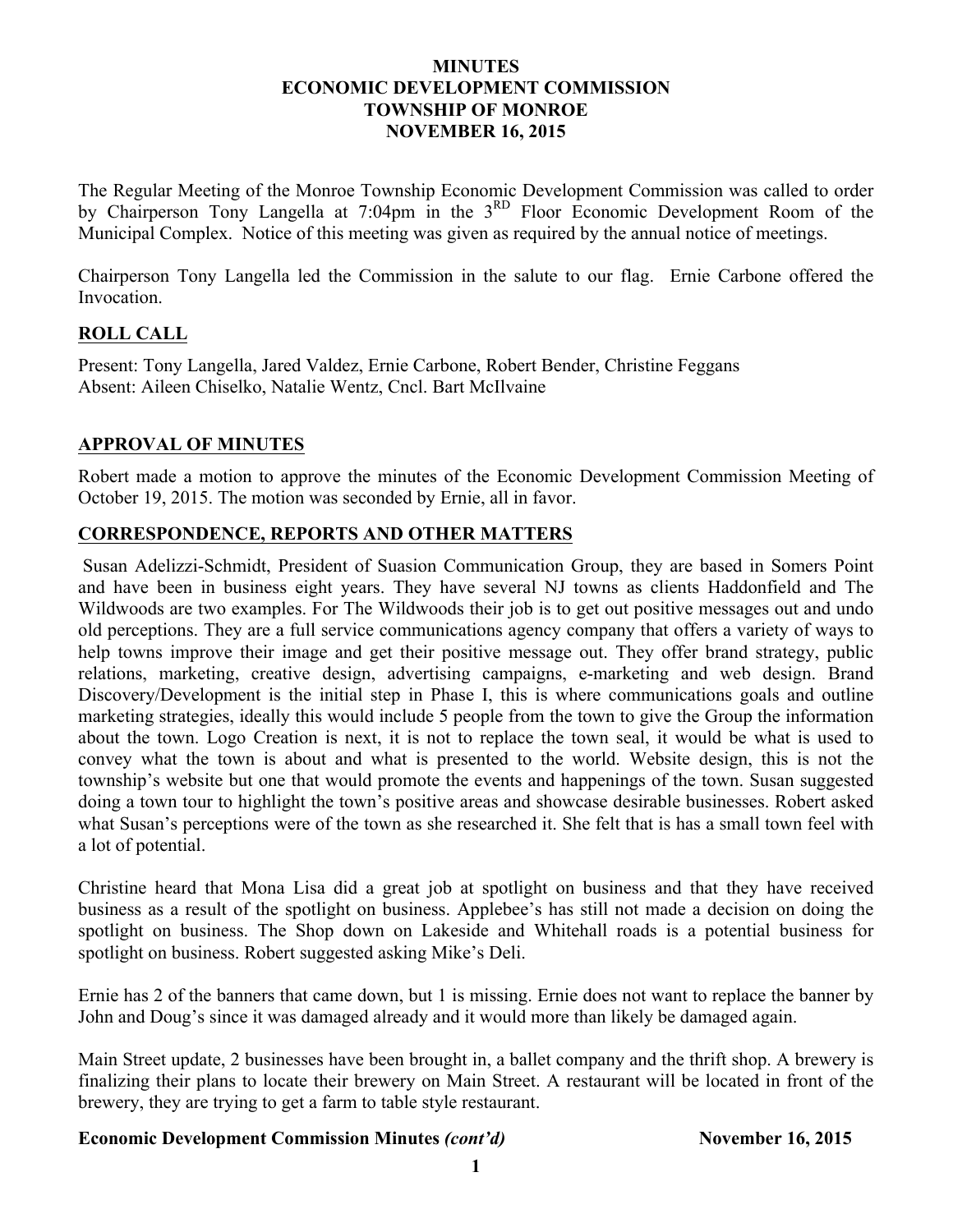## **CORRESPONDENCE, REPORTS AND OTHER MATTERS** *(cont'd)*

The TV One video interviews have all been completed. Video footage of businesses will be done next then editing will take place. Ernie suggested giving the video until January to be finished.

Tony, Ernie and Christine attended the Tri-County Economic Development Summit was mainly about the development of Camden.

Governor's Conference on Housing and Economic Development was focused more on north New Jersey.

Economic Opportunity Act offers good incentives for businesses to help create jobs.

Gloucester County Chamber of Commerce new member orientation is coming up and Ernie is sending Tony's name over, the topics will be: the resources available through the chamber of commerce, updating company directory profile, registering for events and ways to become involved in the chamber and chamber events.

Tony felt the Suasion presentation was great, and the ideas are good and much needed.

Robert made a motion to use \$5,000 for the subsidized loan program with the remaining balance of \$8,900 encumbered for Phase I of the marketing project with Suasion. Ernie seconded; all in favor.

Ernie said that the tree lighting event scheduled on December 5, 2015 has carolers, an ornament making station and the kids will also decorate the tree on the Ireland Hoffer house porch.

The subsidized loan program, that is through Cooperative Business Assistance Corporation, will offer \$5,000 interest free loans for façade improvements to owner occupied businesses on Main Street, the business needs to invest \$1,000 of their own money. It will possibly include businesses off of Main Street.

Robert asked when we would be starting the township maps. Ernie stated that the process would begin in January.

Jared thinks the commission is setting up for a great 2016. Christine is thrilled with the proposal from Suasion, she really wanted all the things listed in the proposal for Williamstown. Ernie reminded everyone that the spotlight on Clayton that he attended will be in Williamstown in 2016. Ernie also feels that businesses that come in to town hall should receive a packet of information that gives them information that doesn't just relate to their particular project. Tony would like to make sure town businesses have the opportunity to bid on relevant jobs within the town, that they at least be considered. Robert mentioned that Haddon Heights has a farmers market on Saturdays and does a local links to connect the local businesses.

# **ADJOURNMENT**

With no further business to discuss, Jared made a motion to adjourn the Monroe Township Economic Development Commission Meeting of November 16, 2015. The motion was seconded by Christine; all in favor. Meeting adjourned at 9:11pm.

Respectfully submitted,

Jacqualyn Allen